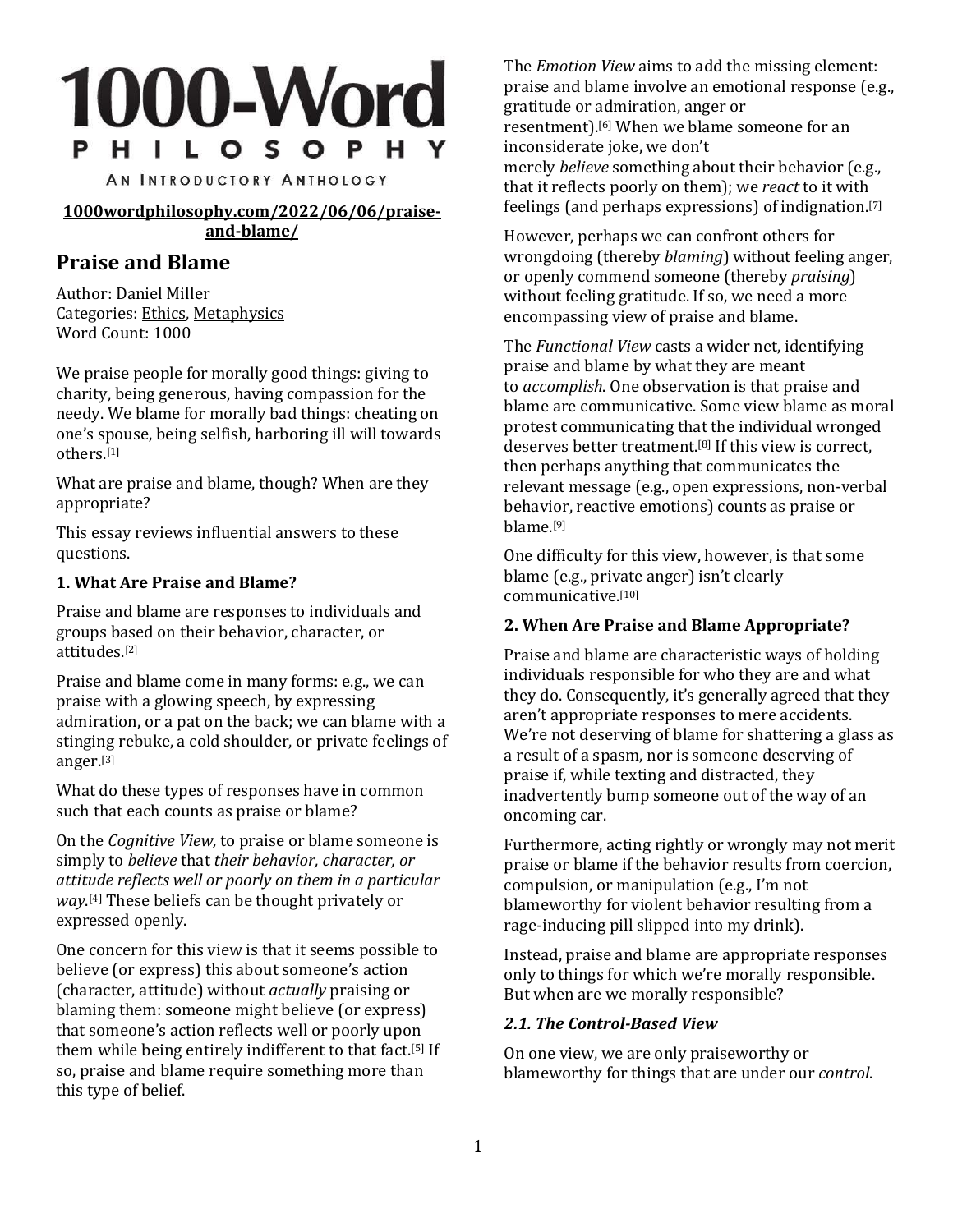This helps explain why we excuse individuals for mere accidents or when someone's control is temporarily inhibited by coercion, compulsion, or manipulation. It also explains why we exempt certain individuals from praise and blame (e.g., young children, individuals who are severely mentally disabled), since they lack the basic abilities to control their behavior. [\[11\]](https://1000wordphilosophy.com/2022/06/06/praise-and-blame/#_ftn11)

Most control-based theorists agree that an individual must have the abilities to deliberate about moral reasons for and against actions and to behave in accordance with those reasons. [\[12\]](https://1000wordphilosophy.com/2022/06/06/praise-and-blame/#_ftn12) One long-standing debate concerns whether individuals also need the ability to do otherwise than what they actually do. [\[13\],](https://1000wordphilosophy.com/2022/06/06/praise-and-blame/#_ftn13)[\[14\]](https://1000wordphilosophy.com/2022/06/06/praise-and-blame/#_ftn14),[\[15\]](https://1000wordphilosophy.com/2022/06/06/praise-and-blame/#_ftn15)

## *2.2. The Attitude-Based View*

On a competing view, we are praiseworthy or blameworthy for things that reveal something morally significant about our underlying attitudes, such as the commendable moral concern or objectionable lack of moral concern (or ill will) revealed by our behavior. Since mere accidents and compulsive behavior typically don't reflect well or poorly on us, this view can explain why we don't praise or blame individuals for these things.

The attitude-based view seems better suited than the control-based view to explain why we sometimes praise or blame individuals for things that aren't under their control. For example, we might blame a friend or spouse for forgetting something (e.g., a birthday or anniversary) when it reflects a failure of concern. [\[16\]](https://1000wordphilosophy.com/2022/06/06/praise-and-blame/#_ftn16)

## *2.3. Additional Requirements on Praiseworthiness*

While individuals can be blameworthy for minor faults (e.g., arriving late to a meeting), people typically aren't praiseworthy for fulfilling ordinary obligations (e.g., arriving on time), especially when doing so is easy. We also don't think someone praiseworthy for acting rightly simply to build their reputation, as when a politician engages in moral grandstanding to appear

virtuous. [\[17\]](https://1000wordphilosophy.com/2022/06/06/praise-and-blame/#_ftn17) Praiseworthiness for morally right behavior also requires one or more of the following:

- 1. one's behavior is *motivated* by moral concerns (e.g., because it's right, because it benefits others); [\[18\]](https://1000wordphilosophy.com/2022/06/06/praise-and-blame/#_ftn18)
- 2. one's behavior is *supererogatory*—it goes beyond one's moral obligations; [\[19\]](https://1000wordphilosophy.com/2022/06/06/praise-and-blame/#_ftn19)

3. one's behavior is *difficult* (i.e., it requires effort or sacrifice). [\[20\]](https://1000wordphilosophy.com/2022/06/06/praise-and-blame/#_ftn20)

These proposed requirements suggest that the standards for praiseworthiness are higher than those for blameworthiness.

## *2.4. Further Considerations*

Even if someone is praiseworthy or blameworthy, there may be other reasons that these responses would be inappropriate. We might not have the *right* to blame if doing so would be hypocritical (perhaps we're unrepentant for similar wrongdoing) or if the wrongdoing is none of our business. [\[21\]](https://1000wordphilosophy.com/2022/06/06/praise-and-blame/#_ftn21)

## **3. Conclusion**

Since praise and blame are essential elements of our interpersonal relationships, we should think carefully about when they are appropriate responses to others while also reflecting upon when we merit them ourselves. [\[22\]](https://1000wordphilosophy.com/2022/06/06/praise-and-blame/#_ftn22)

## **Notes**

[\[1\]](https://1000wordphilosophy.com/2022/06/06/praise-and-blame/#_ftnref1) We also engage in *non-moral* praise and blame. For example, one might praise an artist for a beautiful painting or blame an athlete for bungling a play. This article focuses on *moral* praise and blame.

[\[2\]](https://1000wordphilosophy.com/2022/06/06/praise-and-blame/#_ftnref2) Praise and blame might also be directed toward groups of people or institutions on these bases.

[\[3\]](https://1000wordphilosophy.com/2022/06/06/praise-and-blame/#_ftnref3) Although it's widely agreed that blame can be either private or overt, it's not clear that private praise makes as much sense as private blame (Coates and Tognazzini 2013: 4-5).

[\[4\]](https://1000wordphilosophy.com/2022/06/06/praise-and-blame/#_ftnref4) Theorists offer different accounts of what the content of this belief is. Michael Zimmerman (1988) maintains that to blame someone is to judge that they have a "discredit" in their "moral ledger", and Pamela Hieronymi (2004) argues that blame involves the judgment that one has disregard for or ill will towards others. Parallel beliefs might be involved in praise (e.g., that one has a credit in one's moral ledger, that one has a high regard for the interests of others).

[\[5\]](https://1000wordphilosophy.com/2022/06/06/praise-and-blame/#_ftnref5) There are further reasons to think that praise and blame require something in addition to belief. For example, an evil person might believe (or express) that someone's behavior reflects poorly upon them morally but relish this fact. That wouldn't seem to count as *blame*. On the other hand, one might call attention to the good deeds of someone with repulsion (e.g., "Look at that goody goody, always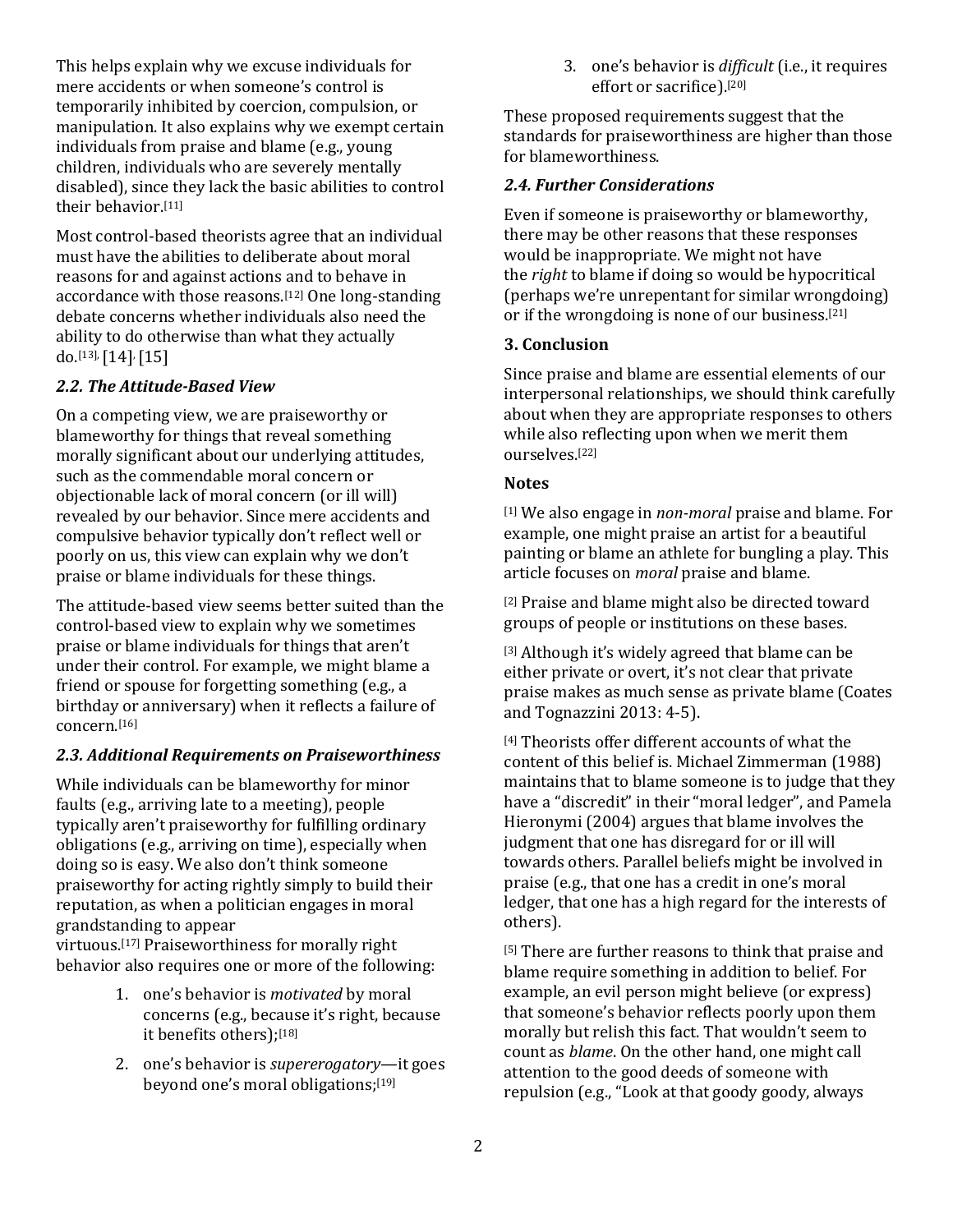ruining our fun!"). A response like this might acknowledge (at least implicitly) that the person's action reflects well upon them morally, but it certainly wouldn't count as *praise*. Lastly, one might recognize that someone's behavior reflects poorly upon them but refrain from blaming because it would be hypocritical (e.g., "She may deserving of blame for what she did, but *I* sure have no right to blame her; after all, I do that all too often myself").

[\[6\]](https://1000wordphilosophy.com/2022/06/06/praise-and-blame/#_ftnref6) However, see Stout (2020) for a view according to which blame requires reactive emotions, but praise does not.

[\[7\]](https://1000wordphilosophy.com/2022/06/06/praise-and-blame/#_ftnref7) P.F. Strawson (1969) is credited with establishing widespread acceptance of this view. See also Wallace (1994) and Wolf (2011) for further defenses of this view. On a less widely held view, blame involves a *desire* that the individual not have behaved as they did (Sher 2006).

[\[8\]](https://1000wordphilosophy.com/2022/06/06/praise-and-blame/#_ftnref8) Typical examples of praise could be understood as communicating an invitation to appreciate or take joy in some commendable behavior, character, or attitude (Telech 2021).

[\[9\]](https://1000wordphilosophy.com/2022/06/06/praise-and-blame/#_ftnref9) See Talbert (2012) and Smith (2013) on blame as moral protest. For an alternative functional account of blame, see Shoemaker & Vargas (2019).

[\[10\]](https://1000wordphilosophy.com/2022/06/06/praise-and-blame/#_ftnref10) For a more in-depth treatment of what blame is, see Coates and Tognazzini (2021) (from which I take some of the names for the views discussed in this section).

[\[11\]](https://1000wordphilosophy.com/2022/06/06/praise-and-blame/#_ftnref11) These two general reasons (excuses and exemptions) for not holding someone responsible were introduced by P. F. Strawson (1969).

[\[12\]](https://1000wordphilosophy.com/2022/06/06/praise-and-blame/#_ftnref12) See Fischer and Ravizza (1998).

[\[13\]](https://1000wordphilosophy.com/2022/06/06/praise-and-blame/#_ftnref13) See Van Inwagen (1983) for a defense of the view that being morally responsible (and therefore blameworthy) requires the ability to do otherwise, and Frankfurt (1969) for an argument against this requirement. Some authors have argued that this requirement holds for blameworthiness but not for praiseworthiness (Wolf 1980, Nelkin 2008). These authors maintain that if an agent could not avoid doing the morally *right* thing (because of their degree of commitment to morality or care for others) then their behavior is deserving of praise. Authors who defend this asymmetrical view of the requirements on praiseworthiness and blameworthiness argue that what explains the asymmetry is that the relevant requirement is the ability to do the *right thing* for the *right reason*.

[\[14\]](https://1000wordphilosophy.com/2022/06/06/praise-and-blame/#_ftnref14) For more on control requirements, see [Free](https://1000wordphilosophy.com/2014/04/03/free-will-and-free-choice/) [Will](https://1000wordphilosophy.com/2014/04/03/free-will-and-free-choice/) and Free [Choice](https://1000wordphilosophy.com/2014/04/03/free-will-and-free-choice/) by Jonah Nagashima as well as [Free](https://1000wordphilosophy.com/2014/06/02/free-will-and-moral-responsibility/) Will and Moral [Responsibility](https://1000wordphilosophy.com/2014/06/02/free-will-and-moral-responsibility/) by Chelsea Haramia.

[\[15\]](https://1000wordphilosophy.com/2022/06/06/praise-and-blame/#_ftnref15) Some authors maintain that the control requirements on moral responsibility are impossible to fulfill, and therefore that no one is deserving of blame for anything. For further reading on how taking a control-based approach to moral responsibility and blameworthiness might lead to this view, see Galen Strawson (1994).

[\[16\]](https://1000wordphilosophy.com/2022/06/06/praise-and-blame/#_ftnref16) See Angela Smith (2005) for this sort of argument against control-based views. It's worth noting that authors who defend control-based views have their own strategies to account for responsibility for these things. According to control-based views, we may be *derivatively* praiseworthy or blameworthy for things that are not under our voluntary control if they are the foreseeable consequences of earlier behavior for which we are responsible (Fischer and Tognazzini 2009). For example, forgetting my anniversary may result from earlier failures to set myself reminders (this sort of case is discussed by Smith 2005).

[\[17\]](https://1000wordphilosophy.com/2022/06/06/praise-and-blame/#_ftnref17) Tosi and Warmke (2020).

[\[18\]](https://1000wordphilosophy.com/2022/06/06/praise-and-blame/#_ftnref18) See Arpaly (2002) for a view like this.

[\[19\]](https://1000wordphilosophy.com/2022/06/06/praise-and-blame/#_ftnref19) See Swinburne (1989) for a defense of this requirement.

[\[20\]](https://1000wordphilosophy.com/2022/06/06/praise-and-blame/#_ftnref20) See Nelkin (2016) for a discussion of how difficulty figures into praiseworthiness both for control-based views and attitude-based (sometimes called "quality of will") views of moral responsibility.

[\[21\]](https://1000wordphilosophy.com/2022/06/06/praise-and-blame/#_ftnref21) See Fritz and Miller (2018) for a defense of the "non-hypocrisy" condition on the standing to blame, and McKiernan (2016) for a defense of the "business condition" on the standing to blame. See Todd (2019) for an attempt to unify various conditions on the standing to blame. While the current literature on these further considerations has focused mostly on blame, some authors have extended similar considerations to praise. For example, Lippert-Rasmussen (2021) points out that it can be hypocritical to praise *myself* for some trivial virtue while ignoring the greater virtues of those around me.

[\[22\]](https://1000wordphilosophy.com/2022/06/06/praise-and-blame/#_ftnref22) I am grateful to Nathan Nobis, Chelsea Haramia, Felipe Pereira, Kristin Seemuth Whaley, Heather Starkey, and Matthew Talbert for thoughtful dialogue and helpful feedback on this essay.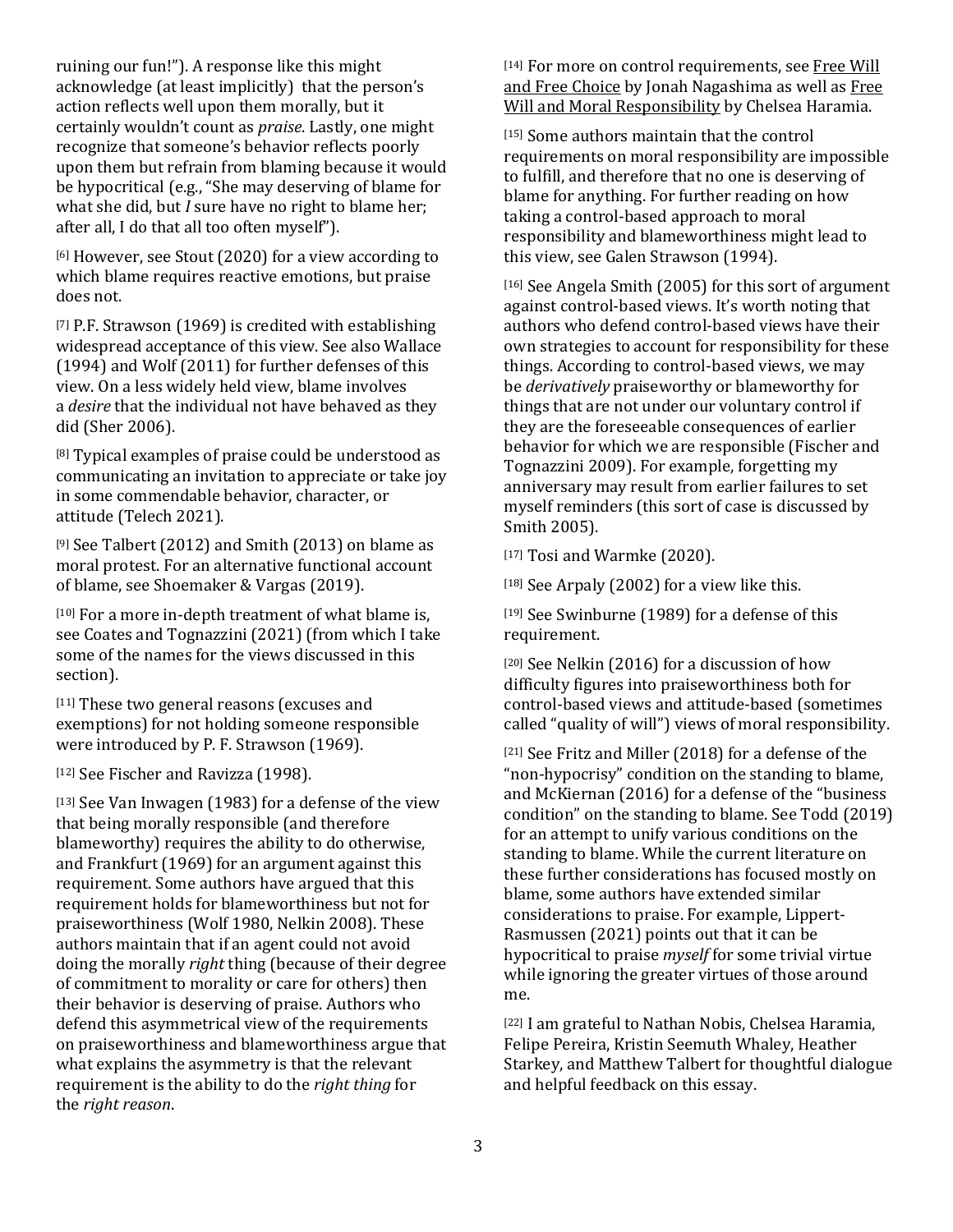#### **References**

Arpaly, Nomy. (2002). "Moral [Worth."](https://doi.org/10.2307/3655647) *The [Journal](https://doi.org/10.2307/3655647) of [Philosophy](https://doi.org/10.2307/3655647)* 99(5): [223-245.](https://doi.org/10.2307/3655647)

Coates, Justin, and Neal [Tognazzini.](https://oxford.universitypressscholarship.com/view/10.1093/acprof:oso/9780199860821.001.0001/acprof-9780199860821) "The Contours of Blame." In D.J. Coates and N.A. [Tognazzini](https://oxford.universitypressscholarship.com/view/10.1093/acprof:oso/9780199860821.001.0001/acprof-9780199860821) (eds.) [Blame:](https://oxford.universitypressscholarship.com/view/10.1093/acprof:oso/9780199860821.001.0001/acprof-9780199860821) It's Nature and Norms (pp. 3-26). New York, NY: Oxford [University](https://oxford.universitypressscholarship.com/view/10.1093/acprof:oso/9780199860821.001.0001/acprof-9780199860821) Press.

Fischer, John and [Ravizza,](https://doi.org/10.1017/CBO9780511814594) Mark.

[\(1998\).](https://doi.org/10.1017/CBO9780511814594) *[Responsibility](https://doi.org/10.1017/CBO9780511814594) and Control: A Theory of Moral [Responsibility](https://doi.org/10.1017/CBO9780511814594)*. [Cambridge:](https://doi.org/10.1017/CBO9780511814594) Cambridge University [Press.](https://doi.org/10.1017/CBO9780511814594)

Fischer, John and [Tognazzini,](https://www.jstor.org/stable/40267354) Neal. (2009). "The Truth about [Tracing."](https://www.jstor.org/stable/40267354) *[Noûs](https://www.jstor.org/stable/40267354)*, 43(3): [531-556.](https://www.jstor.org/stable/40267354)

Frankfurt, Harry. (1969). "Alternate [Possibilities](https://doi.org/10.2307/2023833) and [Responsibility."](https://doi.org/10.2307/2023833) *The Journal of [Philosophy](https://doi.org/10.2307/2023833)* 66: [829-](https://doi.org/10.2307/2023833) [839.](https://doi.org/10.2307/2023833)

Fritz, Kyle G. and Daniel J. Miller. (2018). ["Hypocrisy](https://doi.org/10.1111/papq.12104) and the [Standing](https://doi.org/10.1111/papq.12104) to Blame." *Pacific [Philosophical](https://doi.org/10.1111/papq.12104) [Quarterly](https://doi.org/10.1111/papq.12104)* 99: [118-39.](https://doi.org/10.1111/papq.12104)

[Hieronymi,](https://www.jstor.org/stable/3840930) Pamela. (2004). "The Force and Fairness of [Blame."](https://www.jstor.org/stable/3840930) *[Philosophical](https://www.jstor.org/stable/3840930) Perspectives* [18\(1\):115](https://www.jstor.org/stable/3840930)–148.

[Lippert-Rasmussen,](https://doi.org/10.1007/s10892-021-09374-2) Kasper. (2021). "Praising Without [Standing."](https://doi.org/10.1007/s10892-021-09374-2) *[Journal](https://doi.org/10.1007/s10892-021-09374-2) of Ethics.*

[McKiernan,](https://doi-org.wvu.idm.oclc.org/10.5840/swphilreview201632115) Amy. (2016) "Standing Conditions and [Blame."](https://doi-org.wvu.idm.oclc.org/10.5840/swphilreview201632115) *Southwest [Philosophy](https://doi-org.wvu.idm.oclc.org/10.5840/swphilreview201632115) Review* 32(1): [145-151.](https://doi-org.wvu.idm.oclc.org/10.5840/swphilreview201632115)

Nelkin, Dana K. (2008). ["Responsibility](https://doi.org/10.1111/j.1468-0114.2008.00333.x) and Rational Abilities: Defending an [Asymmetrical](https://doi.org/10.1111/j.1468-0114.2008.00333.x) View." *[Pacific](https://doi.org/10.1111/j.1468-0114.2008.00333.x) [Philosophical](https://doi.org/10.1111/j.1468-0114.2008.00333.x) Quarterly* 89(4): [497-515.](https://doi.org/10.1111/j.1468-0114.2008.00333.x)

Nelkin, Dana. (2016). ["Difficulty](https://doi.org/10.1111/nous.12079) and Degrees of Moral Praiseworthiness and [Blameworthiness."](https://doi.org/10.1111/nous.12079) *[Nous](https://doi.org/10.1111/nous.12079)* [50\(2\):](https://doi.org/10.1111/nous.12079) [356-378.](https://doi.org/10.1111/nous.12079)

Sher, [George.](https://oxford.universitypressscholarship.com/view/10.1093/0195187423.001.0001/acprof-9780195187427) (2006). *In Praise of [Blame](https://oxford.universitypressscholarship.com/view/10.1093/0195187423.001.0001/acprof-9780195187427)*. [Oxford:](https://oxford.universitypressscholarship.com/view/10.1093/0195187423.001.0001/acprof-9780195187427) Oxford [University](https://oxford.universitypressscholarship.com/view/10.1093/0195187423.001.0001/acprof-9780195187427) Press.

[Shoemaker,](https://doi.org/10.1111/nous.12316) David, and Manuel Vargas. (2019). "Moral [Torchfishing:](https://doi.org/10.1111/nous.12316) A Signaling Theory of [Blame."](https://doi.org/10.1111/nous.12316) *[Nous](https://doi.org/10.1111/nous.12316)*.

Smith, Angela. (2005). ["Responsibility](https://doi.org/10.1086/426957) for Attitudes: Activity and [Passivity](https://doi.org/10.1086/426957) in Mental Life." *[Ethics](https://doi.org/10.1086/426957)* [115:](https://doi.org/10.1086/426957) [236-271.](https://doi.org/10.1086/426957)

Smith, Angela. [\(2013\).](https://oxford.universitypressscholarship.com/view/10.1093/acprof:oso/9780199860821.001.0001/acprof-9780199860821) "Moral Protest and Moral Blame." In D.J. Coates and N.A. [Tognazzini](https://oxford.universitypressscholarship.com/view/10.1093/acprof:oso/9780199860821.001.0001/acprof-9780199860821) [\(eds.\)](https://oxford.universitypressscholarship.com/view/10.1093/acprof:oso/9780199860821.001.0001/acprof-9780199860821) *Blame: It's [Nature](https://oxford.universitypressscholarship.com/view/10.1093/acprof:oso/9780199860821.001.0001/acprof-9780199860821) and Norms* (pp. [27-48\).](https://oxford.universitypressscholarship.com/view/10.1093/acprof:oso/9780199860821.001.0001/acprof-9780199860821) New York, NY: Oxford [University](https://oxford.universitypressscholarship.com/view/10.1093/acprof:oso/9780199860821.001.0001/acprof-9780199860821) Press.

Stout, Nathan. (2020). "On the [Significance](https://doi.org/10.2307/48574434) of [Praise."](https://doi.org/10.2307/48574434) *American [Philosophical](https://doi.org/10.2307/48574434) Quarterly* [57\(3\):](https://doi.org/10.2307/48574434) 215- [225.](https://doi.org/10.2307/48574434)

[Strawson,](https://people.brandeis.edu/~teuber/P._F._Strawson_Freedom_&_Resentment.pdf) Peter. (1962). "Freedom and [Resentment."](https://people.brandeis.edu/~teuber/P._F._Strawson_Freedom_&_Resentment.pdf) *[Proceedings](https://people.brandeis.edu/~teuber/P._F._Strawson_Freedom_&_Resentment.pdf) of the British Academy* [48:](https://people.brandeis.edu/~teuber/P._F._Strawson_Freedom_&_Resentment.pdf) [1-25.](https://people.brandeis.edu/~teuber/P._F._Strawson_Freedom_&_Resentment.pdf)

[Swinburne,](https://oxford.universitypressscholarship.com/view/10.1093/0198248490.001.0001/acprof-9780198248491) Richard. (1989). *[Responsibility](https://oxford.universitypressscholarship.com/view/10.1093/0198248490.001.0001/acprof-9780198248491) and [Atonement](https://oxford.universitypressscholarship.com/view/10.1093/0198248490.001.0001/acprof-9780198248491)*. Oxford: Oxford [University](https://oxford.universitypressscholarship.com/view/10.1093/0198248490.001.0001/acprof-9780198248491) Press.

Strawson, Galen. (1994). "The [Impossibility](https://doi.org/10.1007/BF00989879) of Moral R[esponsibility."](https://doi.org/10.1007/BF00989879) *[Philosophical](https://doi.org/10.1007/BF00989879) Studies* 75: [5-24.](https://doi.org/10.1007/BF00989879)

Talbert, Matthew. (2012). "Moral [Competence,](https://www.jstor.org/stable/41486948) Moral Blame, and [Protest."](https://www.jstor.org/stable/41486948) *The [Journal](https://www.jstor.org/stable/41486948) of Ethics* 16: 89–[109.](https://www.jstor.org/stable/41486948)

Telech, Daniel. (2021). "Praise as Moral [Address.](https://global.oup.com/academic/product/oxford-studies-in-agency-and-responsibility-volume-7-9780192844644?cc=us&lang=en&) In D. [Shoemaker](https://global.oup.com/academic/product/oxford-studies-in-agency-and-responsibility-volume-7-9780192844644?cc=us&lang=en&) (ed.) Oxford Studies in Agency and [Responsibility,](https://global.oup.com/academic/product/oxford-studies-in-agency-and-responsibility-volume-7-9780192844644?cc=us&lang=en&) Volume 7 (pp. 154-181). New York: Oxford [University](https://global.oup.com/academic/product/oxford-studies-in-agency-and-responsibility-volume-7-9780192844644?cc=us&lang=en&) Press.

Todd, Patrick. (2019). "A Unified [Account](https://doi.org/10.1111/nous.12215) of the Moral [Standing](https://doi.org/10.1111/nous.12215) to Blame" *[Nous](https://doi.org/10.1111/nous.12215)* 53: [347-74.](https://doi.org/10.1111/nous.12215)

[Tognazzini,](https://plato.stanford.edu/archives/sum2021/entries/blame/) Neal and D. Justin Coates, "Blame". *[The](https://plato.stanford.edu/archives/sum2021/entries/blame/) Stanford [Encyclopedia](https://plato.stanford.edu/archives/sum2021/entries/blame/) of Philosophy* [\(Summer](https://plato.stanford.edu/archives/sum2021/entries/blame/) 2021 [Edition\),](https://plato.stanford.edu/archives/sum2021/entries/blame/) Edward N. Zalta (ed.).

Tosi, Justin and Brandon [Warmke.](https://oxford.universitypressscholarship.com/view/10.1093/oso/9780190900151.001.0001/oso-9780190900151) [\(2020\).](https://oxford.universitypressscholarship.com/view/10.1093/oso/9780190900151.001.0001/oso-9780190900151) *[Grandstanding:](https://oxford.universitypressscholarship.com/view/10.1093/oso/9780190900151.001.0001/oso-9780190900151) The Use and Abuse of Moral [Talk](https://oxford.universitypressscholarship.com/view/10.1093/oso/9780190900151.001.0001/oso-9780190900151)*. New York: Oxford [University](https://oxford.universitypressscholarship.com/view/10.1093/oso/9780190900151.001.0001/oso-9780190900151) Press.

[Wallace,](https://www.hup.harvard.edu/catalog.php?isbn=9780674766235) R. Jay. (1994). *[Responsibility](https://www.hup.harvard.edu/catalog.php?isbn=9780674766235) and the Moral [Sentiments](https://www.hup.harvard.edu/catalog.php?isbn=9780674766235)*. [Cambridge,](https://www.hup.harvard.edu/catalog.php?isbn=9780674766235) MA: Harvard University [Press.](https://www.hup.harvard.edu/catalog.php?isbn=9780674766235)

Wolf, Susan. (1980). ["Asymmetrical](https://www.jstor.org/stable/2025667) Freedom." *[The](https://www.jstor.org/stable/2025667) Journal of [Philosophy](https://www.jstor.org/stable/2025667)* 77(3): [151-166.](https://www.jstor.org/stable/2025667)

Wolf, Susan. (2011). "Blame, Italian Style." In [Wallace,](https://oxford.universitypressscholarship.com/view/10.1093/acprof:oso/9780199753673.001.0001/acprof-9780199753673) R. J., Kumar, R., [Freeman,](https://oxford.universitypressscholarship.com/view/10.1093/acprof:oso/9780199753673.001.0001/acprof-9780199753673) S. (eds.) *[Reasons](https://oxford.universitypressscholarship.com/view/10.1093/acprof:oso/9780199753673.001.0001/acprof-9780199753673) and [Recognition:](https://oxford.universitypressscholarship.com/view/10.1093/acprof:oso/9780199753673.001.0001/acprof-9780199753673) Essays on the Philosophy of T.M. Scanlo[n](https://oxford.universitypressscholarship.com/view/10.1093/acprof:oso/9780199753673.001.0001/acprof-9780199753673)*. New York, NY: Oxford [University](https://oxford.universitypressscholarship.com/view/10.1093/acprof:oso/9780199753673.001.0001/acprof-9780199753673) Press.

Van [Inwagen,](https://global.oup.com/academic/product/an-essay-on-free-will-9780198249245?cc=us&lang=en&type=listing) Peter. (1983). *An [Essay](https://global.oup.com/academic/product/an-essay-on-free-will-9780198249245?cc=us&lang=en&type=listing) on Free Wil[l](https://global.oup.com/academic/product/an-essay-on-free-will-9780198249245?cc=us&lang=en&type=listing)*. New York: Oxford [University](https://global.oup.com/academic/product/an-essay-on-free-will-9780198249245?cc=us&lang=en&type=listing) Press.

[Zimmerman,](https://www.worldcat.org/title/essay-on-moral-responsibility/oclc/16712250) Michael. (1988). *An Essay on [Moral](https://www.worldcat.org/title/essay-on-moral-responsibility/oclc/16712250) [Responsibility](https://www.worldcat.org/title/essay-on-moral-responsibility/oclc/16712250)*. Totowa, NJ: Rowman & [Littlefield.](https://www.worldcat.org/title/essay-on-moral-responsibility/oclc/16712250)

#### **Related Essays**

Free Will and Free [Choice](https://1000wordphilosophy.com/2014/04/03/free-will-and-free-choice/) by Jonah Nagashima

Free Will and Moral [Responsibility](https://1000wordphilosophy.com/2014/06/02/free-will-and-moral-responsibility/) by Chelsea Haramia

Alternate Possibilities and Moral [Responsibility](https://1000wordphilosophy.com/2014/09/22/alternate-possibilities-and-moral-responsibility/) by Rachel Bourbaki